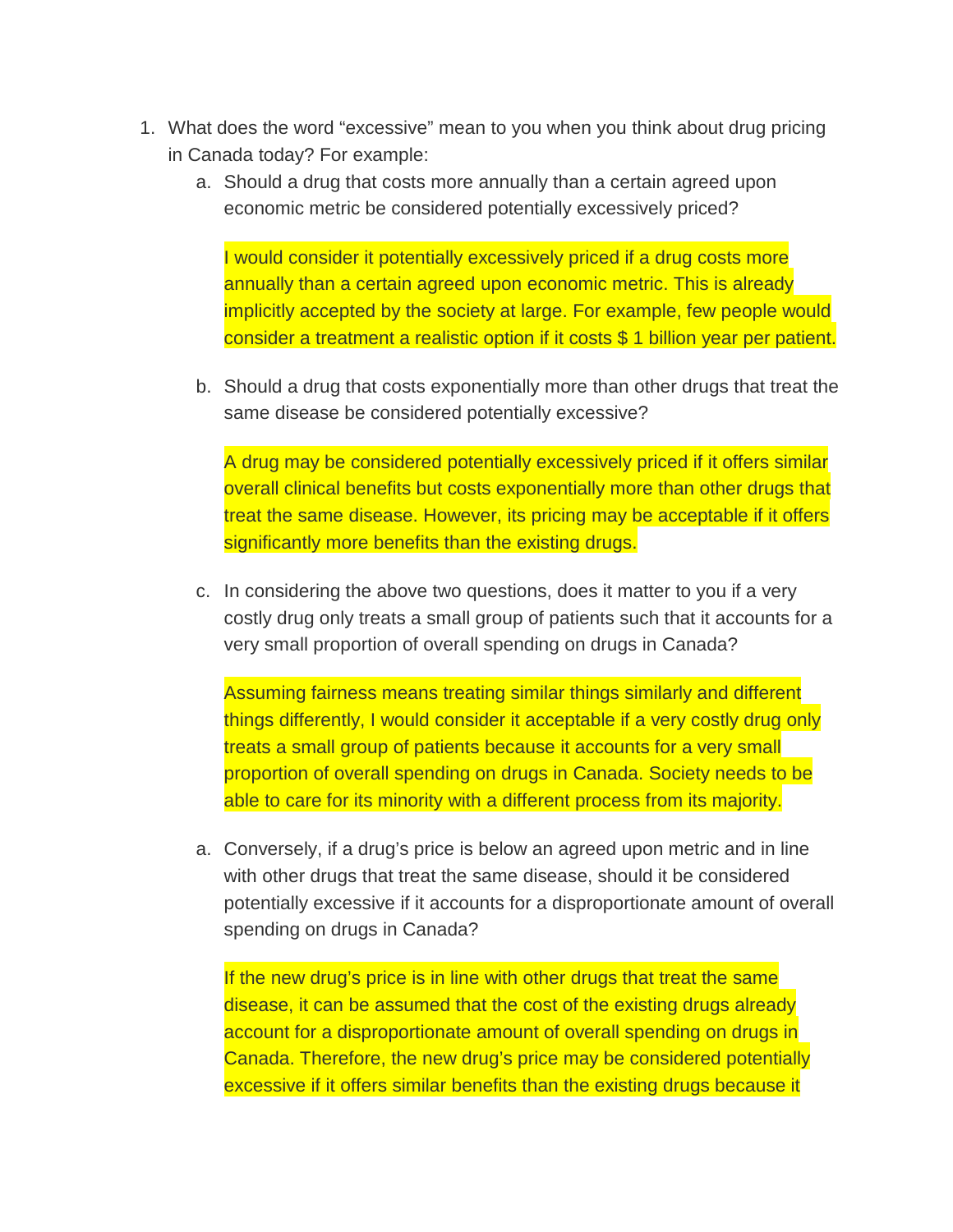offers no clinical or pricing advantages but would incur non-pricing costs of introducing the new drug into practice. In contrast, the new drug's price may be considered acceptable if it offers significantly more benefits than the existing drugs.

b. What economic considerations should inform a determination of whether a drug is potentially excessively priced?

New drug's cost relative to existing drug's cost, absolute cost of new drug, therapeutic gap (e.g., no existing treatments), absolute average costeffectiveness, incremental cost-effectiveness, budget impact on overall drug spendings.

2. Given that it is standard industry practice worldwide to insist that public prices not reflect discounts and rebates, should the PMPRB generally place less weight on international public list prices when determining the non-excessive price ceiling for a drug?

The international public list prices are the only benchmarks available so PMPRB should continue to reference them. The discounts and rebates occur for different reasons in different jurisdictions, so it would be difficult to account for them within the Canadian context.

3. In your view, given today's pharmaceutical operating environment, is there a particular s. 85 factor that the Guidelines should prioritize or weigh more heavily in examining whether a drug is potentially excessively priced?

Given that new drugs are often approved for use in the US and the EU before Canada, the Guidelines should prioritize the prices at which the same medicine has been sold in the relevant market in reference countries.

4. Should the PMPRB set its excessive price ceilings at the low, medium or high end of the PMPRB7 countries (i.e., the US, the UK, Sweden, Switzerland, Germany, France and Italy)?

The PMPRB should set its excessive price ceilings based on the similarity of public payer and health-technology review process between Canada and the reference countries. As mentioned in the consultation discussion paper, drug pricing is not an effective policy lever to attract pharmaceutical research and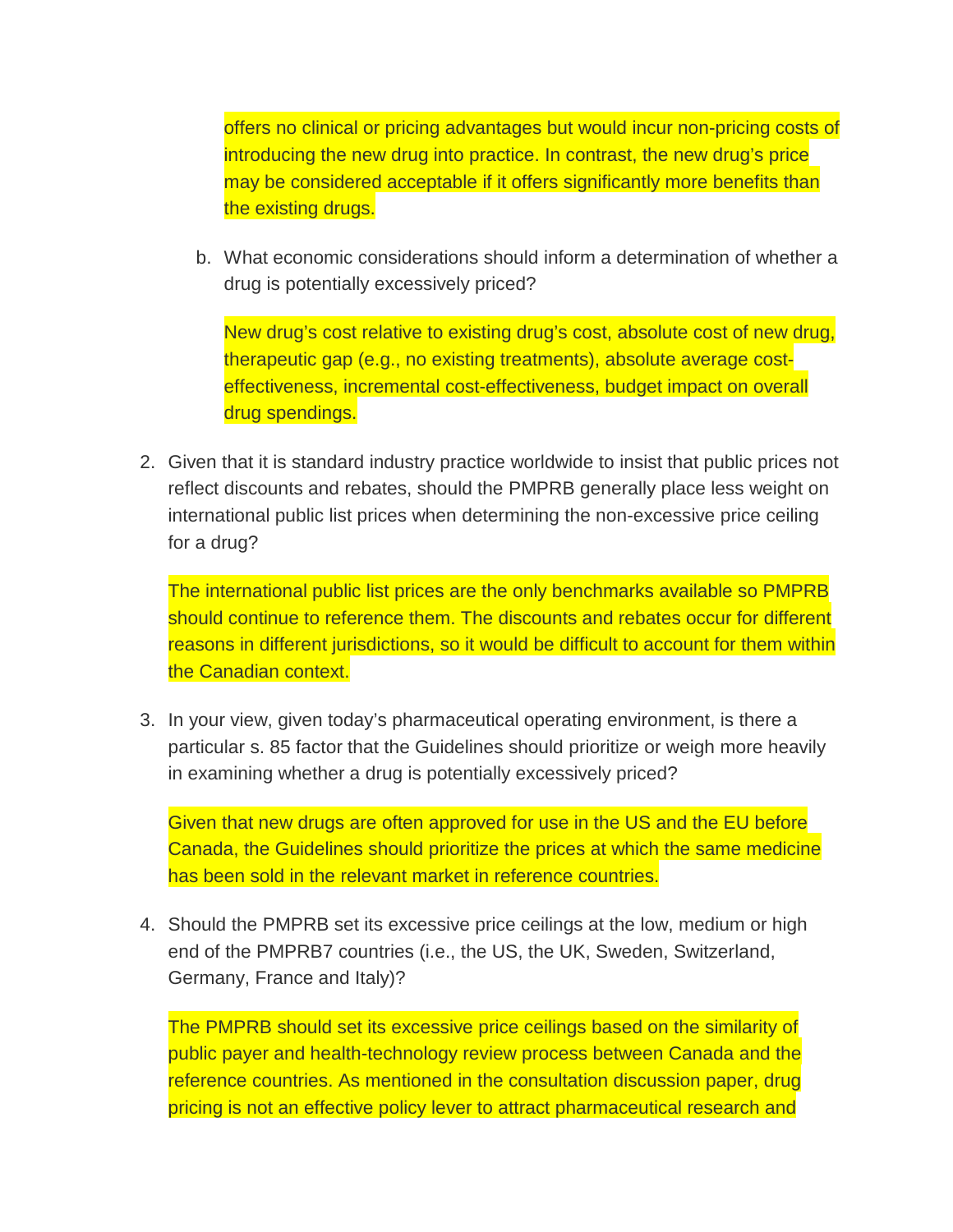development. Therefore, it would be more relevant to reference public list prices from countries with similar healthcare coverage systems, GDP (PPP) per capita and populations, possibly drawn from the OECD countries.

5. Does the amount of research and development that the pharmaceutical industry conducts in Canada relative to these other countries impact your answer to the above question and if so, why?

The relative amount of pharmaceutical research and development conducted in Canada has no impact on which countries that I suggested for PMPRB referencing. In these days of globalizations and international companies, there are many factors other than pricing to lever investments into pharmaceutical research and development. In any case, the Canadian population is relatively small compared to other competing countries in attracting pharmaceutical research and development. Therefore, pharmaceutical industry would not consider Canadian sales market as an important factor in their decisions in research and development investments.

6. What alternatives to the current approach to categorizing new patented medicines (based on degree of therapeutic benefit) could be used to apply the statutory factors from the outset and address questions of high relative prices, market dynamics and affordability?

It is not clear of what factors are taken into account when PMPRB reviews the degree of therapeutic benefit. The pan-Canadian Oncology Drug Review (pCODR) expert review panel uses a deliberative framework that assesses overall clinical benefits based on clinical effectiveness, safety, burden of illness, and patient needs.

7. Should the PMPRB consider different levels of regulatory oversight for patented drugs based on indicators of risk of potential for excessive pricing?

The PMPRB should consider initial screening to identify potential for excessive pricing.

8. Should the price ceiling of a patented drug be revised with the passage of time and, if so, how often, in what circumstances and how much?